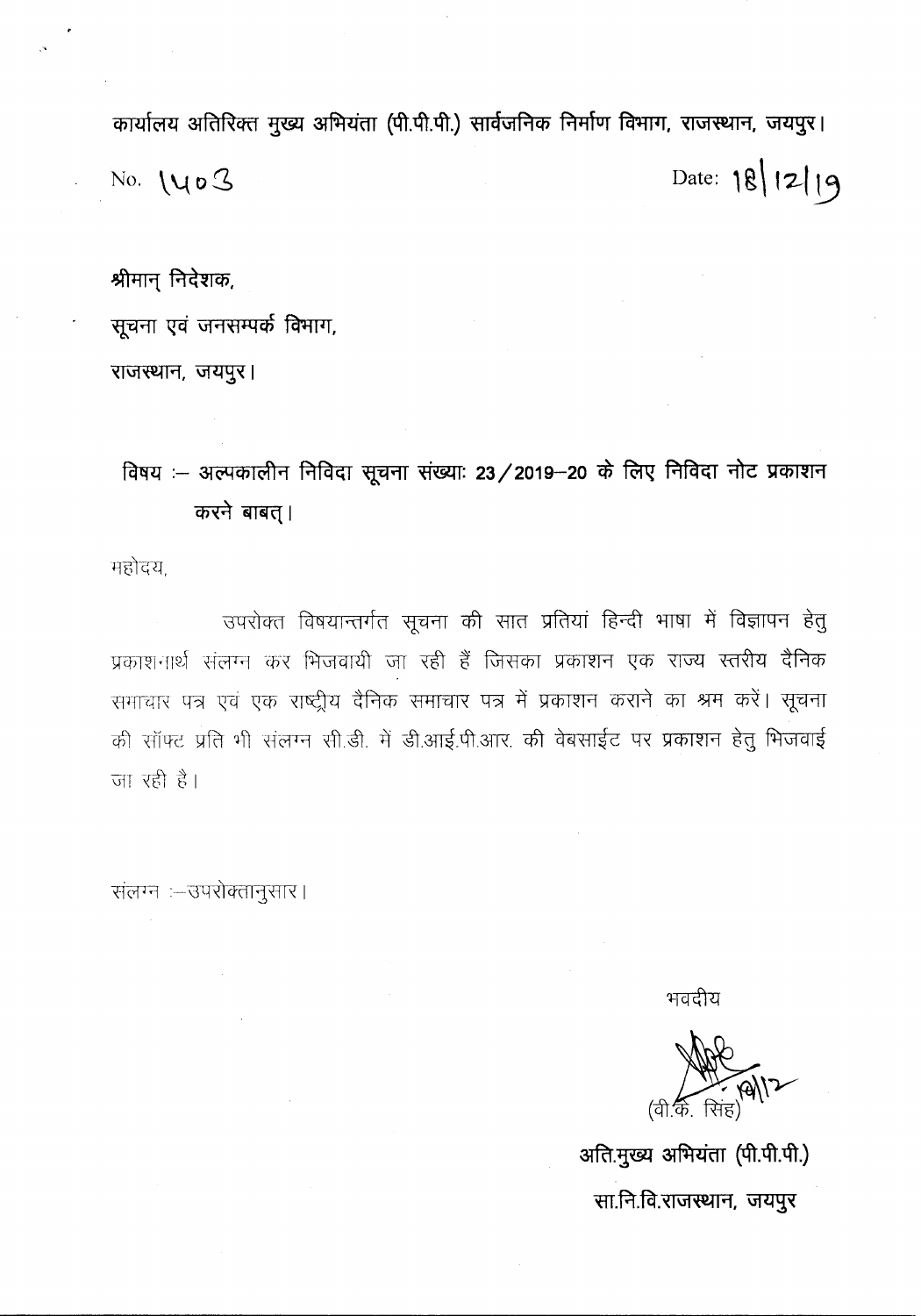# OFFICE OF THE ADDITIONAL CHIEF ENGINEER (PPP) P.W.D., RAJASTHAN, JAIPUR No. **1 40** 3

### **SHORT TERM NIT No. 23/2019-20**

## INVITATION OF RFP/FINANCIAL BIDS FOR TOLL FEE COLLECTION

On behalf of Hon'ble Governor of Rajasthan, Public Works Department, Rajasthan (India) invites RFP/Financial Bids for Fee Collection for ADB funded Highways under RSHIP Tranche-1 Package-04 in specified format.

The RFP/Financial Bid document can be viewed or / and downloaded from website: http://sppp.rajasthan.gov.in, http://www.pwd.rajasthan.gov.in and http://eproc.rajasthan.gov.in from 19.12.2019. Any further amendments to the RFP/Financial Bid document shall only be made available on above websites as such prospective Bidders are expected to visit the above websites for the same.

UBN No:

Addl. Chief Engineer (PPP) PWD, Jaipur

Email:  $acepp, pwd@rajasthan.gov.in$ Tel: +91-141-2223547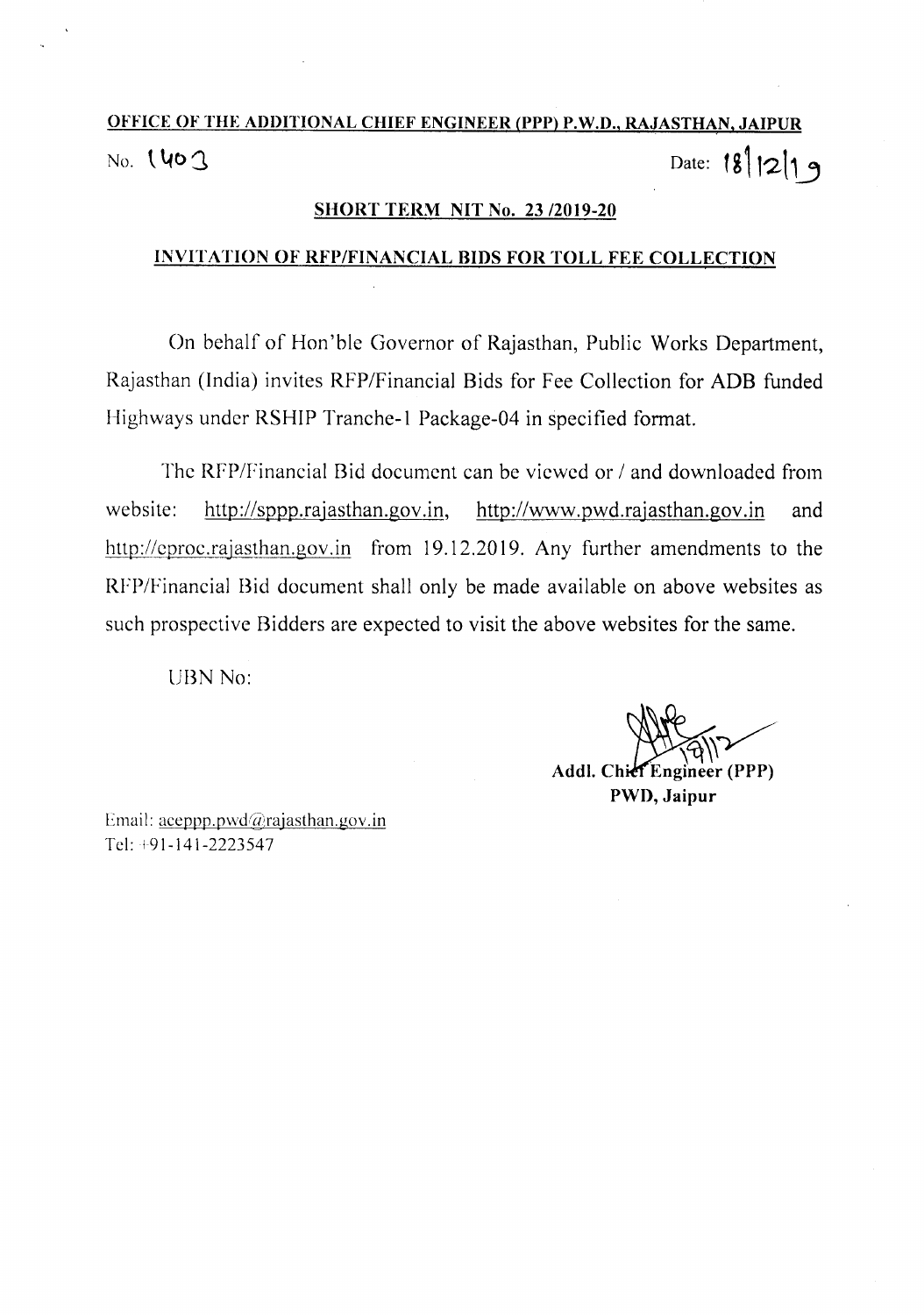## GOVERNMENT OF RAJASTHAN OFFICE OF THE ADDITIONAL CHIEF ENGINEER (PPP) PUBLIC WORKS DEPARTMENT JACOB ROAD, CIVIL LINES JAIPUR (RAJASTHAN)

#### SHORT TERM NIT No. *23/2019-20*

#### INVITATION OF RFP/FINANCIAL BIDS FOR FEE COLLECTION

Date:

Short term NIT for Toll Collection of following Highways

| S.<br>N <sub>0</sub> | Fee Plaza location<br>(Name of Highway & Chainage in Km) |                                                                                      |          | Reserve<br>Price                                             | <b>Bid</b><br>Security |                                | <b>Bid</b>                   |
|----------------------|----------------------------------------------------------|--------------------------------------------------------------------------------------|----------|--------------------------------------------------------------|------------------------|--------------------------------|------------------------------|
|                      |                                                          | <b>Section</b>                                                                       | AT<br>Km | $(Rs)$ in<br>(Rs. In<br>Lakhs)<br>Lacs)<br>For six<br>months |                        | <b>Bid Due</b><br>Date         | Opening<br>Date              |
| 1.                   | (i)                                                      | Sikar to Ganeri section of<br>SH-20 from Km 0.000 to Km<br>42.180                    | 22       | 382.68                                                       | 7.65                   | 26.12.2019<br>upto<br>11:30 AM | 26.12.2019<br>at<br>12:00 PM |
|                      | (ii)                                                     | Singhana to State Border via<br>Buhana section of SH-13B<br>from Km $0.0$ to Km $33$ | 29       |                                                              |                        |                                |                              |
|                      | (iii)                                                    | Bidasar to Jasrasar section<br>of SH-20 from Km 105,000<br>to Km 153.000             | 140      |                                                              |                        |                                |                              |
|                      | (iv)                                                     | Jasrasar to Nokha section of<br>SH-20 from Km 153,000 to<br>Km 198.000               | 188      |                                                              |                        |                                |                              |

- 1. Initially the assignment shall be for Six Months with review and periodical extension for another Six Months.
- 2. The Terms of Reference (TOR) for the assignment are attached with the RFP. The Indicative TOR can be found at http://www.pwd.rajasthan.gov.in, https://eproc.rajasthan.gov.in and http://sppp.rajasthan.gov.in.
- 3. Further information can be obtained from the address below during office hours i.e. 09:30 to 18:00 hours.

Office of Additional Chief Engineer (PPP) Mr. V.K. Singh. Nirman Bhawan, Jacob Road Civil Lines. Jaipur -302006, Rajasthan, India Telc: ·91 1412223547 Email:  $acepp.pwd@rajasthan.gov.in$ 

 $-324$